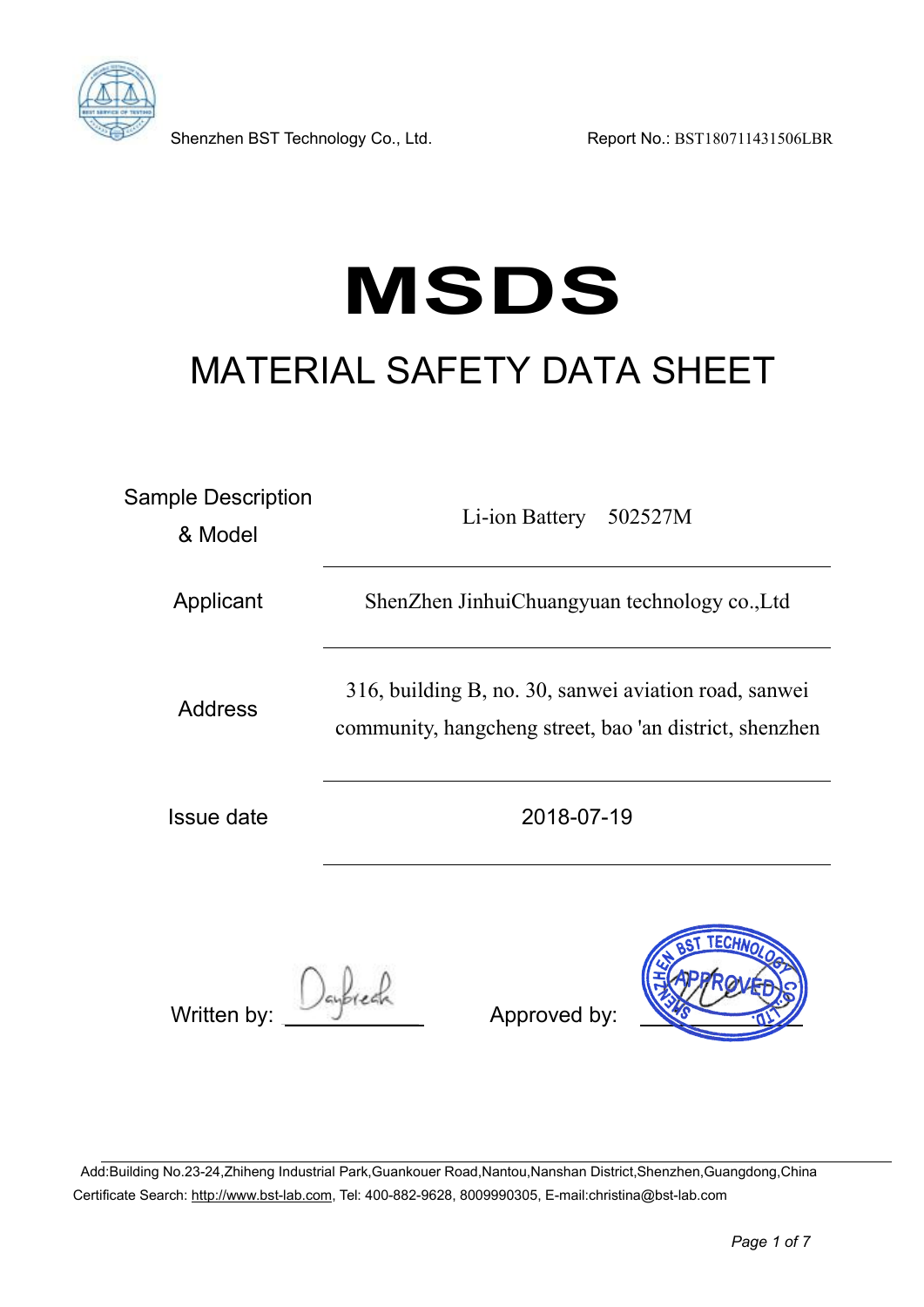

Shenzhen BST Technology Co., Ltd. Report No.: BST180711431506LBR

## **Material Safety Data Sheet**

Reference to ST/SG/AC.10/30/Rev.5 (GHS)

|                                        |                                                                                                                  |                                            | <b>Section 1-Chemical Product and Company Identification</b> |            |  |
|----------------------------------------|------------------------------------------------------------------------------------------------------------------|--------------------------------------------|--------------------------------------------------------------|------------|--|
| <b>Product Name</b>                    | Li-ion Battery                                                                                                   |                                            |                                                              |            |  |
| <b>Model</b>                           | 502527M                                                                                                          |                                            |                                                              |            |  |
| <b>Ratings</b>                         |                                                                                                                  | 3.7V, 350mAh, 1.295Wh                      |                                                              |            |  |
| Weight                                 | 6.6g                                                                                                             |                                            |                                                              |            |  |
| <b>Manufacturer</b>                    | ShenZhen JinhuiChuangyuan technology co., Ltd                                                                    |                                            |                                                              |            |  |
| <b>Manufacturer</b><br>address         | 316, building B, no. 30, sanwei aviation road, sanwei community, hangcheng street, bao<br>'an district, shenzhen |                                            |                                                              |            |  |
| <b>Emergency Telephone</b>             | 0755-26747862                                                                                                    |                                            |                                                              |            |  |
| Fax                                    | $\overline{I}$                                                                                                   |                                            |                                                              |            |  |
| E-mail                                 | $\prime$                                                                                                         |                                            |                                                              |            |  |
|                                        |                                                                                                                  |                                            | <b>Section 2- Composition Information</b>                    |            |  |
| <b>Chemical Composition</b>            |                                                                                                                  | <b>Chemical Formula</b>                    | <b>CAS No.</b>                                               | Weight (%) |  |
| Lithium cobaltate                      | LiCoO <sub>2</sub>                                                                                               |                                            | 12190-79-3                                                   | $15 - 40$  |  |
| Graphite                               | $C_{24}X_{12}$                                                                                                   |                                            | 7782-42-5                                                    | $10 - 30$  |  |
| Phosphate(1-),<br>hexafluoro-, lithium | LIPF <sub>6</sub>                                                                                                |                                            | 21324-40-3                                                   | $10 - 30$  |  |
| Copper                                 | Cu-                                                                                                              |                                            | 7440-50-8                                                    | $7 - 13$   |  |
| Aluminium                              | Al                                                                                                               |                                            | 7429-90-5                                                    | $5 - 10$   |  |
| <b>Nickel</b>                          | Ni                                                                                                               |                                            | 7440-02-0                                                    | $1 - 5$    |  |
|                                        |                                                                                                                  |                                            | <b>Section 3- Hazards Identification</b>                     |            |  |
| <b>Emergency overview:</b>             |                                                                                                                  | N/A                                        |                                                              |            |  |
| <b>Classification according to GHS</b> |                                                                                                                  | Not a dangerous substance according to GHS |                                                              |            |  |
| Label elements:                        |                                                                                                                  |                                            |                                                              |            |  |
| Hazard pictogram(s)                    |                                                                                                                  | No available                               |                                                              |            |  |
| Signal word                            |                                                                                                                  | No available                               |                                                              |            |  |
|                                        |                                                                                                                  |                                            |                                                              |            |  |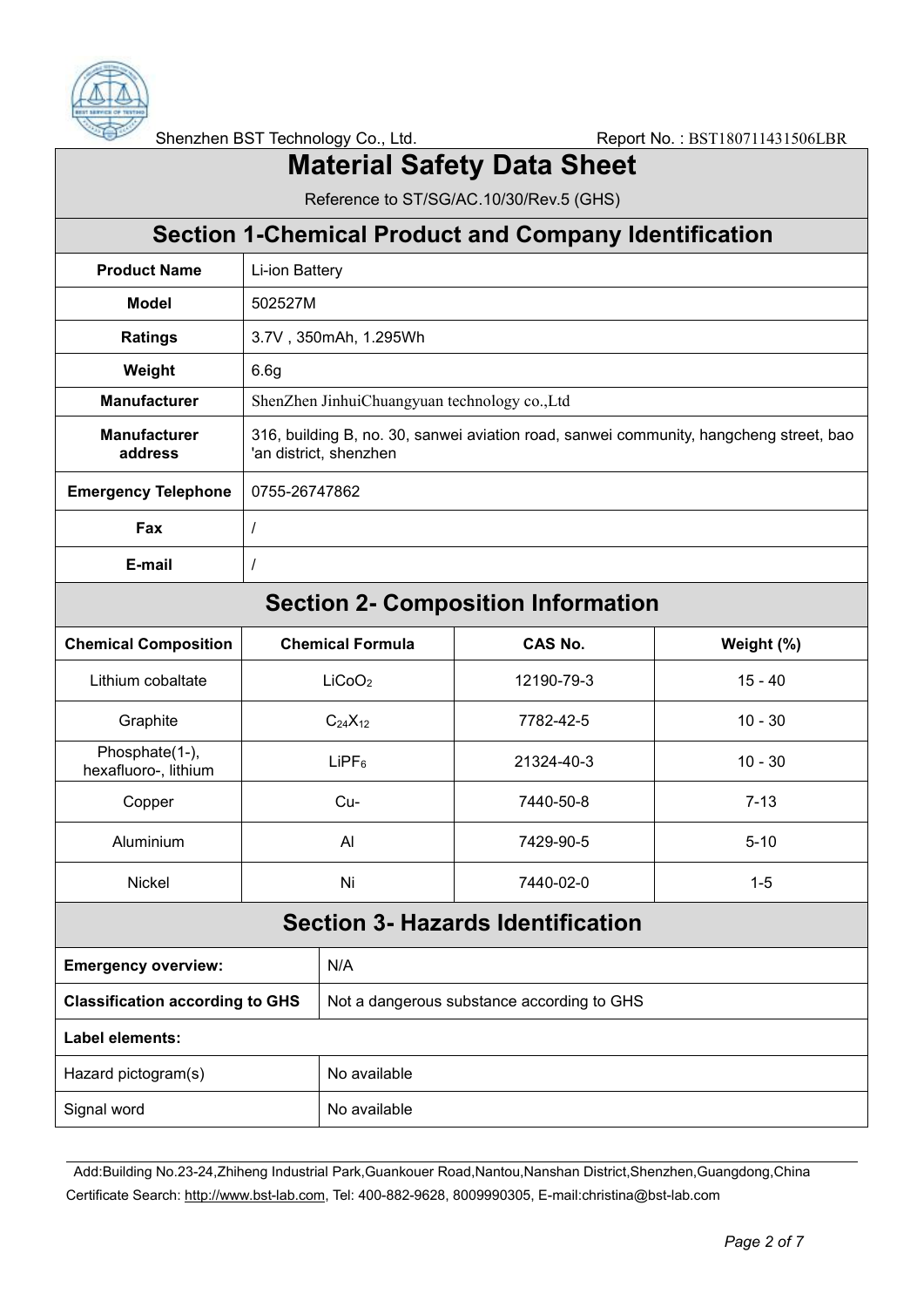

Shenzhen BST Technology Co., Ltd. Report No.: BST180711431506LBR Hazard statement(s)  $\vert$  No available **Precautionary statement(s):** Prevention No available Response No available Disposal No available **Environmental hazards:** No relevant information **Important symptoms:** See section 11 for more information **Section 4- First Aid Measures Eye contact** Flush eyes with plenty of water for least 15 minutes, occasionally lifting the upper and lower eyelids. Get medical aid. **Skin contact** Remove contaminated clothes and rinse skin with plenty of water or shower for 15 minutes. Get medical aid. **Inhalation** Remove from exposure and move to fresh air immediately. Use oxygen if available. **Ingestion** Give at least 2 glasses of milk or water. Induce vomiting unless patient is unconscious. Call a physician. **Section 5- Fire Fighting Measures Flash Point** N/A **Auto-lanition Temperature** | N/A **Extinguishing Media** Water, CO<sub>2</sub> **Special Fire-Fighting Procedures** Self-contained breathing apparatus **Unusual Fire and Explosion Hazards** Cell may vent when subjected to excessive heat-exposing battery contents **Hazardous Combustion Products** Carbon monoxide, carbon dioxide, lithium oxide fumes.

#### **Section 6- Accidental Release Measures**

**Personal precautions, protective equipment and emergency procedures:**

If the battery is released, remove personnel from area until fumes dissipate. Provide maximum ventilation to clear out hazardous gases. The preferred response is to leave the area and allow the vapors to dissipate. Avoid skin and eyes contact or inhalation of vapors. Remove spilled liquid with absorbent and incinerated. If leakage of the battery happens, liquid could be absorbed wit sand, earth or other inert substance and contaminated area should be ventilated meantime.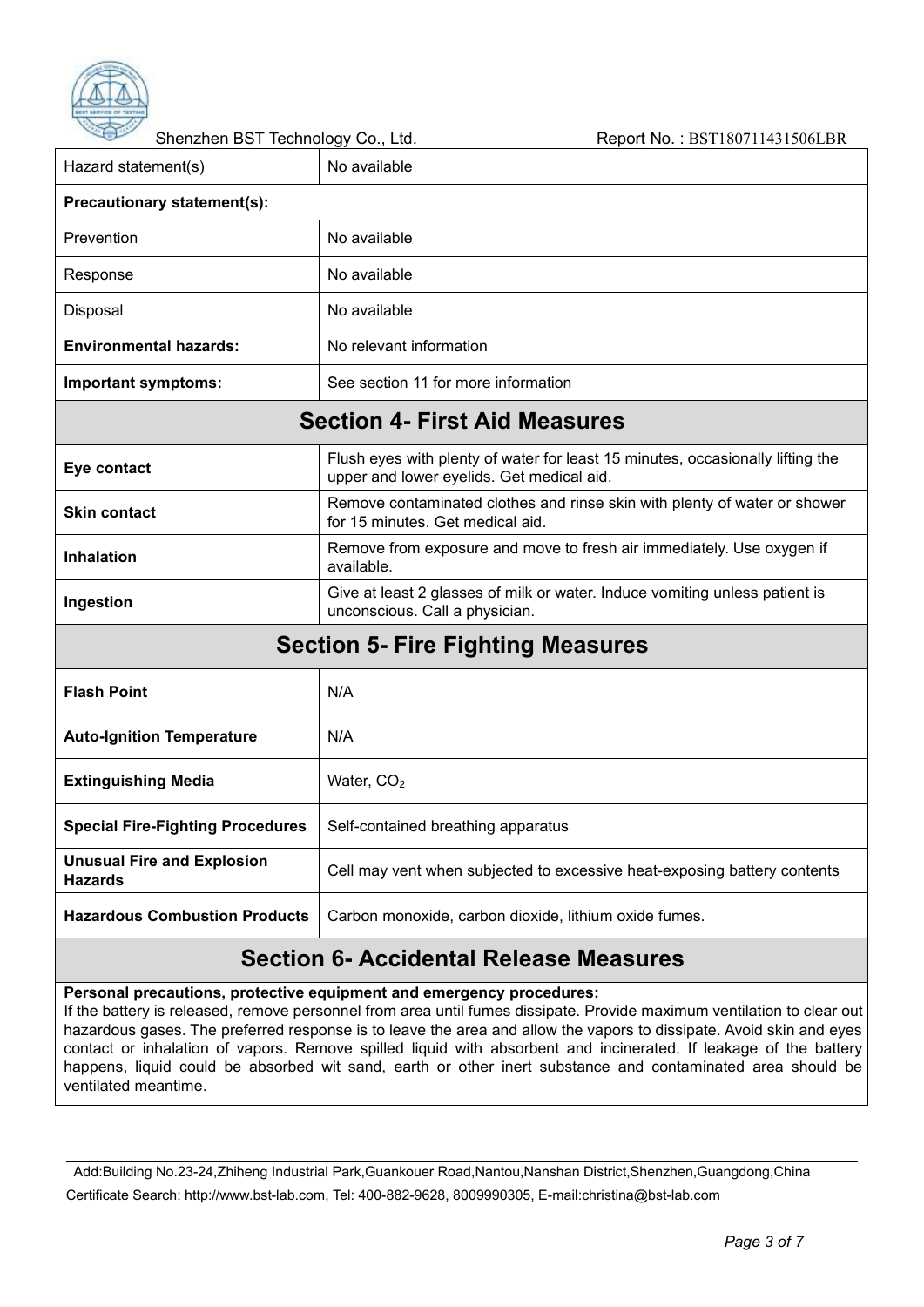

Shenzhen BST Technology Co., Ltd. Report No.: BST180711431506LBR

**Environment precautions:**

Do not allow product to reach sewage system or any water source.

Inform respective authorities in case of seepage into water course or sewage system.

Do not allow to enter sewers/ surface or ground water.

#### **Methods and material for containment and cleaning up:**

If battery casing is dismantled, small amounts of electrolyte may leak. Collect all released material in a plastic lined container. Dispose off according to the local law and rules. Avoid leached substances to get into the earth, canalization or waters.

#### **Section 7- Handling and Storage**

| <b>Handling</b>          | The battery should not be opened, destroyed or incinerate, since they may<br>leak or rupture and release to the environment the ingredients that they<br>contain in the hermetically sealed container.<br>Do not short circuit terminals, or over charge the battery, forced<br>over-discharge, throw to fire.<br>Do not crush or puncture the battery, or immerse in liquids. |
|--------------------------|--------------------------------------------------------------------------------------------------------------------------------------------------------------------------------------------------------------------------------------------------------------------------------------------------------------------------------------------------------------------------------|
| <b>Storage</b>           | Avoid mechanical or electrical abuse. Storage preferably in cool, dry and<br>ventilated area, which is subject to little temperature change. Storage at high<br>temperatures should be avoided.<br>Do not place the battery near heating equipment, nor expose to direct sunlight<br>for long periods.                                                                         |
| <b>Other Precautions</b> | The battery may explode or cause burns, if disassembled, crushed or<br>exposed to fire or high temperatures. Do not short or install with incorrect<br>polarity.                                                                                                                                                                                                               |

#### **Section 8- Exposure Controls/Personal Protection**

| <b>Section 9- Physical and Chemical Properties</b> |                                                                                                                                                                                                                                                                                                             |
|----------------------------------------------------|-------------------------------------------------------------------------------------------------------------------------------------------------------------------------------------------------------------------------------------------------------------------------------------------------------------|
| <b>Hygiene Measures</b>                            | Do not eat, drink, or smoke in work area. Maintain good housekeeping.                                                                                                                                                                                                                                       |
| <b>Other Protective Equipment</b>                  | Have a safety shower and eye wash fountain readily available in the<br>immediate work area.                                                                                                                                                                                                                 |
|                                                    | Eye Protection: Not necessary under normal conditions, Wear safety glasses<br>if handling an open or leaking battery.                                                                                                                                                                                       |
| <b>Personal Protective Equipment</b>               | Respiratory Protection: Not necessary under normal conditions.<br>Skin and body Protection: Not necessary under normal conditions, Wear<br>suitable protective clothing and gloves if handling an open or leaking battery.<br>Hand protection: Wear suitable gloves if handling an open or leaking battery. |
| <b>Engineering Controls</b>                        | Use local exhaust ventilation or other engineering controls to control sources<br>of dust, mist, fumes and vapor.<br>Keep away from heat and open flame. Store in a cool, dry place.                                                                                                                        |

**Form** cuboid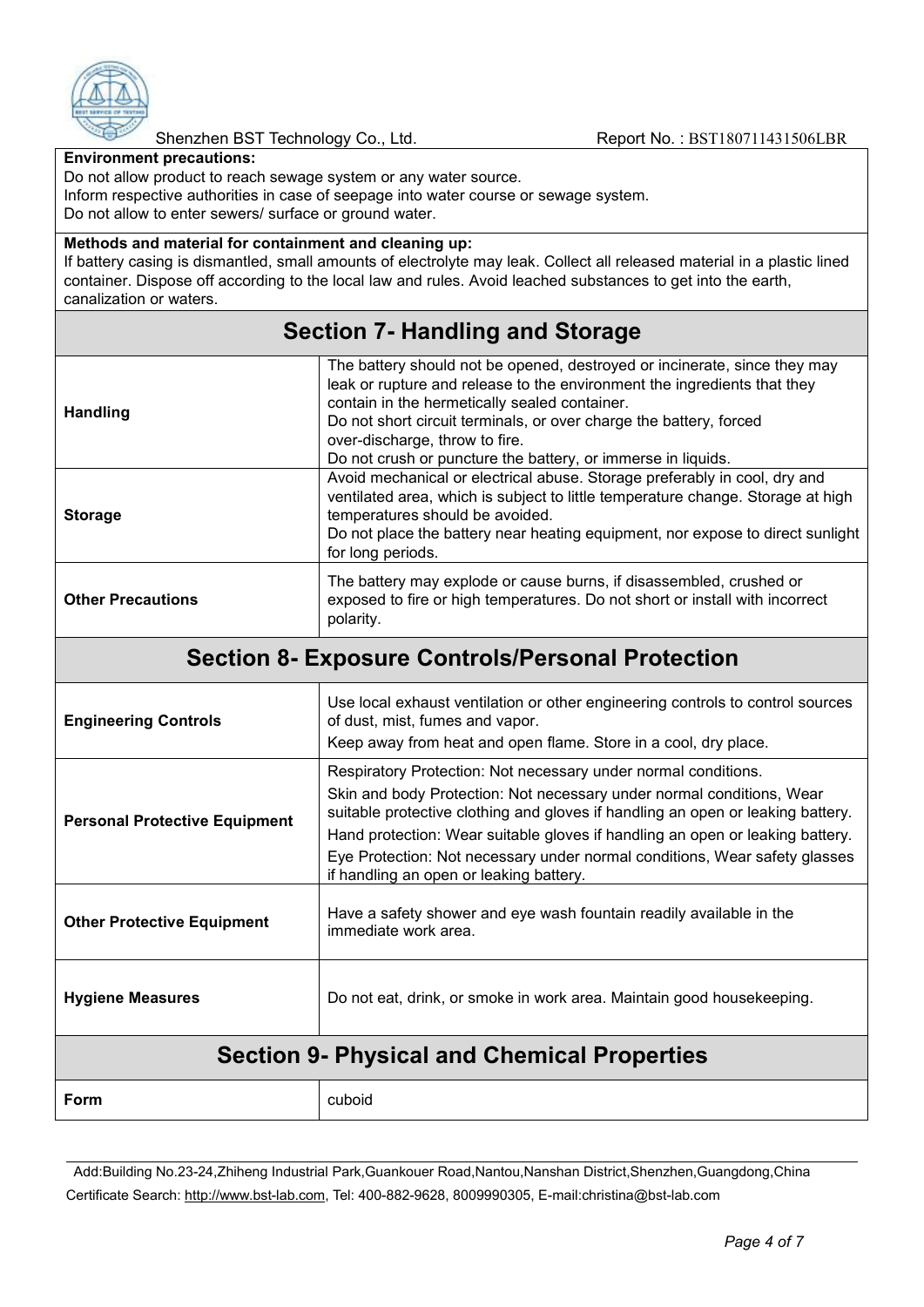

| سنتوس<br>Shenzhen BST Technology Co., Ltd.         | Report No.: BST180711431506LBR                                                                                                                    |
|----------------------------------------------------|---------------------------------------------------------------------------------------------------------------------------------------------------|
| Color                                              | silvery                                                                                                                                           |
| Odour                                              | No available                                                                                                                                      |
| pH                                                 | No available                                                                                                                                      |
| <b>Melting point/freezing point</b>                | No available                                                                                                                                      |
| <b>Boiling Point and Boiling range</b>             | No available                                                                                                                                      |
| <b>Flash Point</b>                                 | No available                                                                                                                                      |
| Upper/lower flammability or<br>explosive limits    | No available                                                                                                                                      |
| <b>Vapor Pressure</b>                              | No available                                                                                                                                      |
| <b>Vapor Density</b>                               | No available                                                                                                                                      |
| <b>Relative density</b>                            | No available                                                                                                                                      |
| <b>Solubility in Water</b>                         | No available                                                                                                                                      |
| <b>Auto-ignition temperature</b>                   | No available                                                                                                                                      |
| <b>Decomposition temperature</b>                   | No available                                                                                                                                      |
| <b>Evaporation rate</b>                            | No available                                                                                                                                      |
| <b>Flammability (soil, gas)</b>                    | No available                                                                                                                                      |
| <b>Viscosity</b>                                   | No available                                                                                                                                      |
| <b>Other information</b>                           | 3.7V,350mAh,1.295Wh                                                                                                                               |
|                                                    | <b>Section 10- Stability and reactivity</b>                                                                                                       |
| <b>Stability</b>                                   | The product is stable under conditions described Section 7                                                                                        |
| <b>Conditions to Avoid</b>                         | Heat above 70°C or incinerate. Deform, Mutilate, Crush, Disassemble,<br>Overcharge, Short circuit, Expose over a long period to humid conditions. |
| <b>Incompatible Materials</b>                      | Oxidizing agents, acid, base.                                                                                                                     |
| <b>Hazardous Decomposition</b><br><b>Products</b>  | Carbon monoxide, carbon dioxide, lithium oxide fumes.                                                                                             |
| <b>Possibility of Hazardous</b><br><b>Reaction</b> | Not Available                                                                                                                                     |
|                                                    | Section 11 - Toxicological Information                                                                                                            |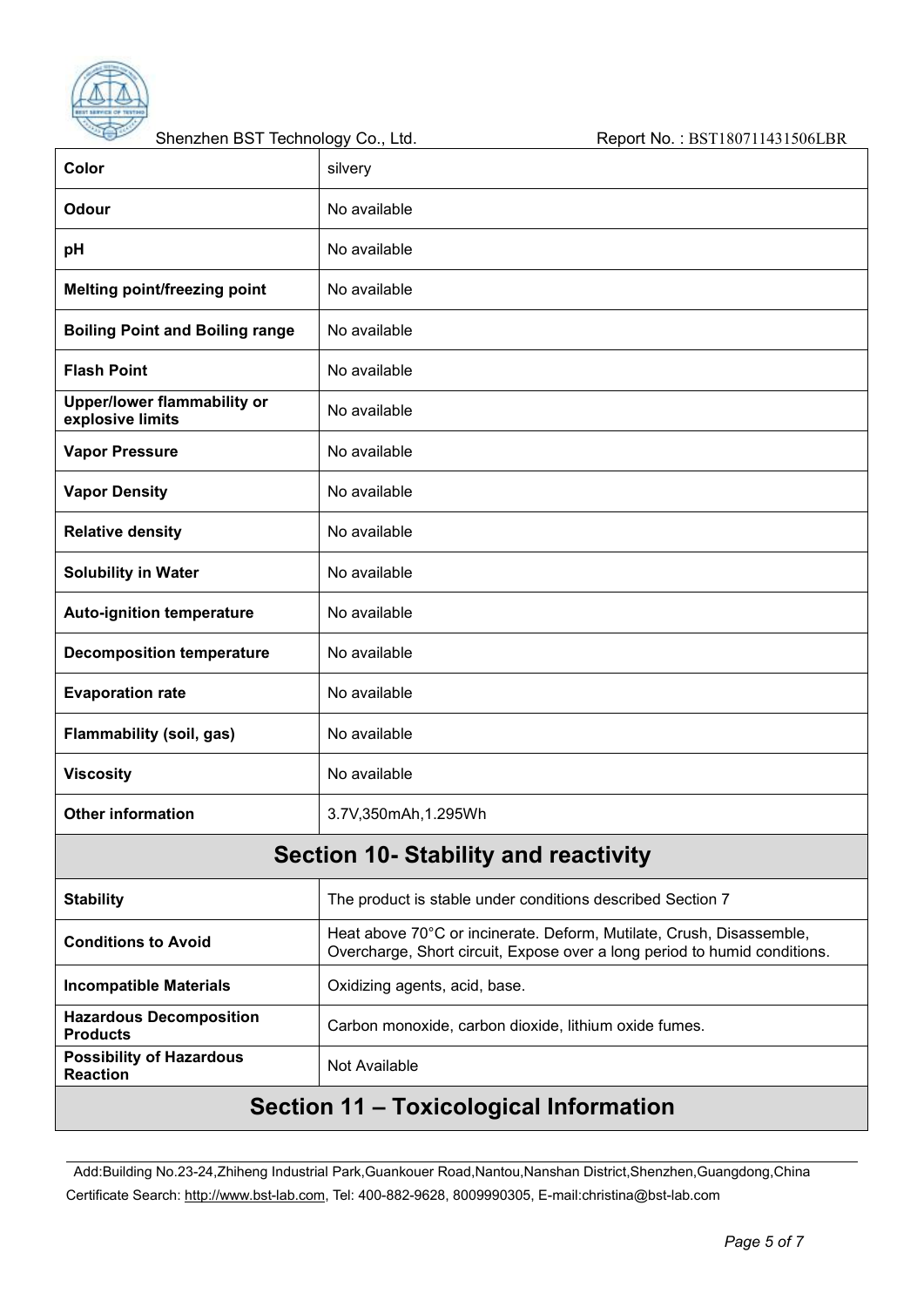

Shenzhen BST Technology Co., Ltd. Report No.: BST180711431506LBR

| <b>Irritation</b>                                              | Risk of irritation occurs only if the cell is mechanically, thermally or electrically<br>abused to the point of compromising the enclosure. If this occurs, irritation to<br>the skin, eyes and respiratory tract may occur. |  |  |
|----------------------------------------------------------------|------------------------------------------------------------------------------------------------------------------------------------------------------------------------------------------------------------------------------|--|--|
| <b>Sensitization</b>                                           | Not Available                                                                                                                                                                                                                |  |  |
| <b>Neurological Effects</b>                                    | Not Available                                                                                                                                                                                                                |  |  |
| <b>Teratogenicity</b>                                          | Not Available                                                                                                                                                                                                                |  |  |
| <b>Reproductive Toxicity</b>                                   | <b>Not Available</b>                                                                                                                                                                                                         |  |  |
| <b>Mutagenicity (Genetic Effects)</b><br>Not Available         |                                                                                                                                                                                                                              |  |  |
| <b>Toxicologically Synergistic</b><br><b>Materials</b>         | <b>Not Available</b>                                                                                                                                                                                                         |  |  |
|                                                                | <b>Section 12- Ecological Information</b>                                                                                                                                                                                    |  |  |
| <b>Ecological Toxicity</b>                                     | Not Available                                                                                                                                                                                                                |  |  |
| <b>Mobility in soil</b>                                        | Not Available                                                                                                                                                                                                                |  |  |
| <b>Persistence and Degradability</b>                           | Not Available                                                                                                                                                                                                                |  |  |
| <b>Bioaccumulation potential</b>                               | Not Available                                                                                                                                                                                                                |  |  |
| <b>Other Adverse Effects</b>                                   | Not Available                                                                                                                                                                                                                |  |  |
|                                                                | <b>Section 13- Disposal Considerations</b>                                                                                                                                                                                   |  |  |
| <b>Product disposal</b><br>recommendation                      | Observe local, state and federal laws and regulations.                                                                                                                                                                       |  |  |
| <b>Uncleaned packaging</b><br>recommendation                   | Disposal must be made according to official regulations                                                                                                                                                                      |  |  |
|                                                                | Section 14 – Transport Information                                                                                                                                                                                           |  |  |
| Label for conveyance                                           | Lithium Battery Label                                                                                                                                                                                                        |  |  |
| <b>UN Number</b>                                               | <b>UN 3481</b>                                                                                                                                                                                                               |  |  |
| <b>Transport hazard class(es)</b>                              | 9                                                                                                                                                                                                                            |  |  |
| Packing group                                                  |                                                                                                                                                                                                                              |  |  |
| <b>Marine pollutant</b>                                        | No                                                                                                                                                                                                                           |  |  |
| <b>UN Proper shipping name</b><br><b>Lithium ion Batteries</b> |                                                                                                                                                                                                                              |  |  |
| <b>Transport information:</b>                                  |                                                                                                                                                                                                                              |  |  |

Li-ion Battery (Sample Model: 502527M) is tested and has passed in accordance with UN manual of Tests and Criteria, Part III, subsection 38.3. The goods shall be complied with the requirements of Section II of Packing Instruction 967 of 59<sup>th</sup> DGR Manual of

Add:Building No.23-24,Zhiheng Industrial Park,Guankouer Road,Nantou,Nanshan District,Shenzhen,Guangdong,China

Certificate Search: [http://www.bst-lab.com,](http://www.bst-lab.com/) Tel: 400-882-9628, 8009990305, E-mail:christina@bst-lab.com